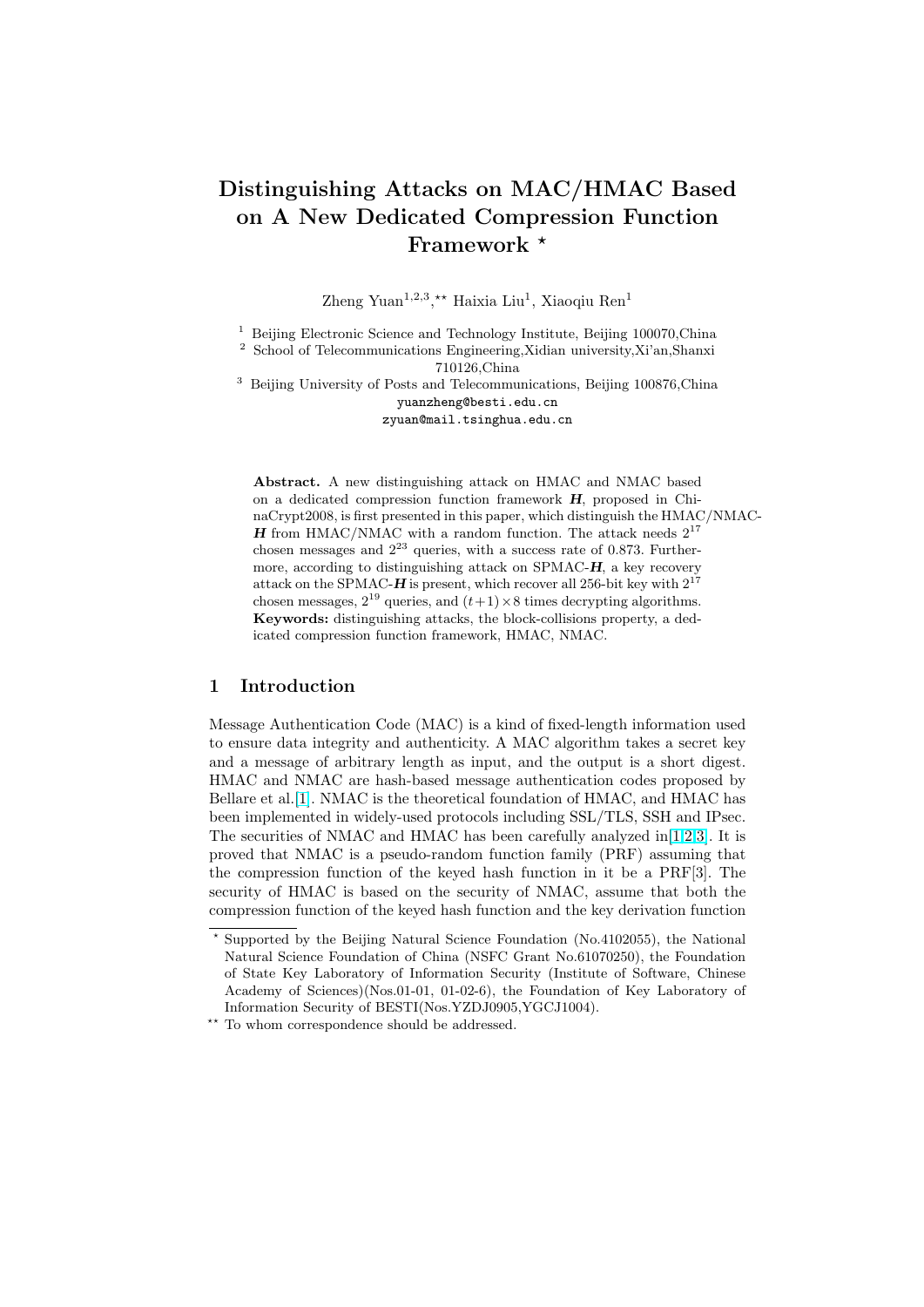in HMAC is a PRF, HMAC is also proved a PRF[1,3]. However, if the underlying hash function is weak, the above proofs may not work[4]. How to estimate the security of a hash function? Recently, NIST proposed the security requirements of hash functions[8], the details are as follows:

- 1. It may be provided in a wide variety of cryptograph[ic](#page-11-0) applications, including digital signatures, key derivation, hash-based message authentication codes, deterministic [ra](#page-11-0)ndom bit generators, and additional applications that may be brought up by NIST or by the public during the evaluation process.
- 2. It can support HMAC, PRF, and Randomized Hashing.
- 3. The hash algorithm of message digest size  $n$  to meet the following security requirements at a minimum.
	- Collision resistance of approximately  $n/2$  bits,
	- Preimage resistance of approximately  $n$  bits,
	- Second-preimage resistance of approximately  $n-k$  bits for any message shorter than  $2^k$  bits,
	- Resistance to length-extension attacks, and
	- Any  $m$ -bit hash function specified by taking a fixed subset of the candidate function's output bits is expected to meet the above requirements with m replacing n.

Additionally, increasing the second preimage resistance property and resistance against other attacks, such as multicollision attacks.

4. Evaluations relating to attack resistance.

In ChinaCrypt2008, a new dedicated compression function framework (i.e. hash function  $H$ ) and two improvement schemes for MD construction were proposed[7]. The authors asserted that their hash function  $H$  was secure, because two schemes had the properties of pseudo collision resistant which could withstand some attacks used the weakness of MD constructions. But they hadn't thought of the HMAC/NMAC based on their hash function  $H$ , which is NIST's requirem[ent](#page-11-0) criterion 2 above.

In this paper, we cryptanalyse the SPMAC/HMAC/NMAC-H, and first present novel distinguishing attacks on them, which result in forgery attacks directly. Furthermore, our distinguishing attack on SPMAC-H can be applied to recover its secret key.

There are three types of the attacks on HMAC/NMAC, namely, distinguishing attacks, existential forgery attacks and universal forgery attacks. Distinguishing attacks can be divided into distinguishing-R and distinguishing-H attacks[6]. Distinguishing-R attack distinguishes a HMAC/NMAC from a random function, and distinguishing-H attack differentiates an instantiated HMAC/NMAC constructed by an underlying hash function or block cipher from a HMAC/NMAC constructed by a random function. In 1995, Preneel et al.[9] introduced a gene[ra](#page-11-0)l distinguishing-R attack on all iterated MACs by the birthday paradox, requiring about  $2^{\frac{n}{2}}$  messages with a success rate of 0.63, where *n* is the length of the hash output. This distinguishing-R attack can be converted into a general forgery attack immediately. In 2006, Kim et al.[6] presented two k[ind](#page-11-0)s of distinguishers-H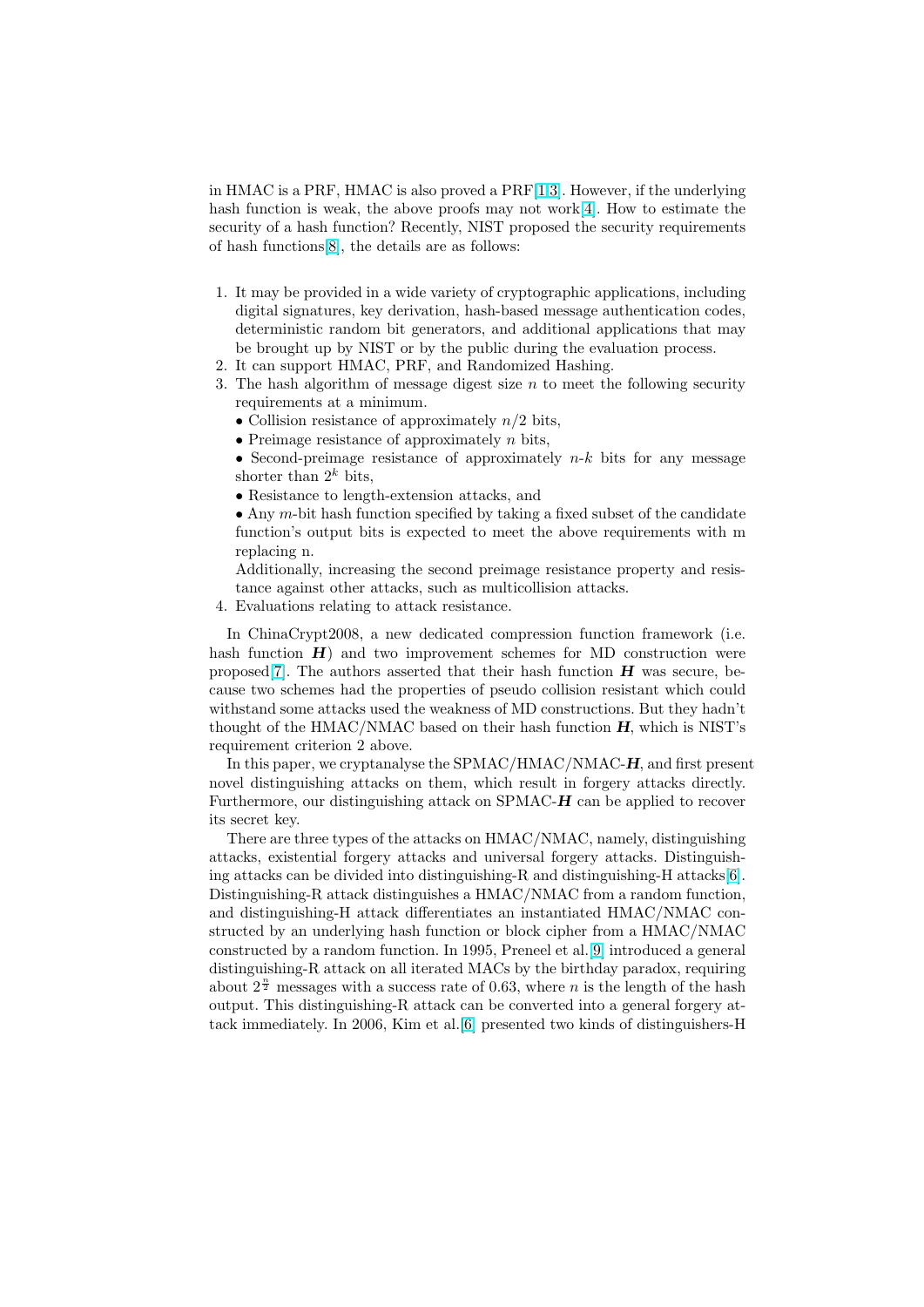attack on the HMAC structure, the differential distinguisher and the rectangle distinguisher, and used them to analyze the security of HMAC based on HAVAL, MD4, MD5, SHA-0 and SHA-1. In 2009, Wang et al.[10,11,12,5]gave new distinguishing attacks on MAC/HMAC/NMAC, which detect an inner nearcollision with differential paths of the cryptographic primitive embedded in a MAC/HMAC/NMAC. Using these distinguishing attacks, forgery attacks, second-preimage attacks, and recovery partial keys attacks mig[ht](#page-11-0) [be do](#page-12-0)[ne](#page-11-0). All of these attacks with birthday attack complexity. This paper focuses on the distinguishing-H attack. For simplicity, we call it as distinguishing attack.

Inspired by Wang et al.works, new techniques to identify the underlying cryptographic primitive of HMAC/NMAC were proposed in this paper, which separate the output of the  $HMAC/NMAC$  into j block, and adopt segmenting techniques to detect  $j$  block-collisions, named the block-collisions property in this paper, with specific differential paths or not. The data complexity and computation complexity are far less than inner collision, pseudo-collisions, or nearcollisions.

Using our techniques, new distinguishing attacks on SPMAC/HMAC/NMAC- $H$  are first shown, which regard the block-collisions property as the distinguisher to part SPMAC/HMAC/NMAC-H from SPMAC/HMAC/NMAC-RF with only  $2^{17}$  data. Furthermore, the distinguishing attack on SPMAC- $\boldsymbol{H}$  can be applied to recover its secret key with same data complexity.

This paper is organized as follows: Section 2 gives backgrounds including notations, a brief descriptions of the hash function  $H$  and  $SPMAC/HMAC/NMAC$ Based on  $H$ . In Section 3, a distinguishing attack on SPMAC/HMAC/NMAC- $H$ is present, a key recovery attack on the SPMAC-H is suggested in Section 4, and Section 6 is our conclusions.

## 2 Backgrounds

#### 2.1 Notations

| $K/K_i$                |                           | : the (initial 512-bit key/ $i^{th}$ round subkey) of the block cipher E            |
|------------------------|---------------------------|-------------------------------------------------------------------------------------|
| $i \in [1, 32]$        | $\mathbb{R}^{\mathbb{Z}}$ | the round number of the block cipher $E$                                            |
| $j \in [0, 7]$         | $\mathbb{R}^{\mathbb{Z}}$ | the $j$ block of a concatenation of eight blocks                                    |
| M                      | $\mathbf{r}$              | $M = M_0    \dots    M_{t-1}$ consisting of t-block 512-bit message blocks          |
| $M^x$                  | $\mathbf{r}$              | the $x^{th}$ message, which have t 512-block messages                               |
| $M_{ti}^x$             | $\ddot{\cdot}$            | the $j^{th}$ message expansion block of the $t^{th}$ 512-bit block of $M^x$         |
| H(M)                   | $\ddot{\phantom{a}}$      | the hash value of a message $M$                                                     |
| $H_{ti}^x$             | $\mathbf{r}$              | the $j^{th}$ 32-bit block of the $t^{th}$ 256-bit chaining variable of the          |
|                        | $\ddot{\cdot}$            | message $M^x$ 's hash value                                                         |
| $\rm{HMAC}$ - $\bm{H}$ | $\bullet$                 | $HMAC$ based on the hash function $H$                                               |
| $\boldsymbol{k}$       | $\mathbb{R}^{\mathbb{Z}}$ | 256-bit key of MACs based on the hash function $H$                                  |
| T                      | $\ddot{\cdot}$            | the MAC value of a message $M$ under the key $k$                                    |
| $T_j$                  | $\ddot{\cdot}$            | the $j^{th}$ (0 $\leq$ j $\leq$ 7) 32-bit block of MAC value T                      |
| 0 <sup>z</sup>         | $\ddot{\phantom{0}}$      | a concatenation of $z$ '0'                                                          |
| ${P^x_i}'$             |                           | : the $j^{th}$ ( $0 \le j \le 7$ ) 32-bit block of 512-bit nor-zero string $P^{x'}$ |
|                        |                           |                                                                                     |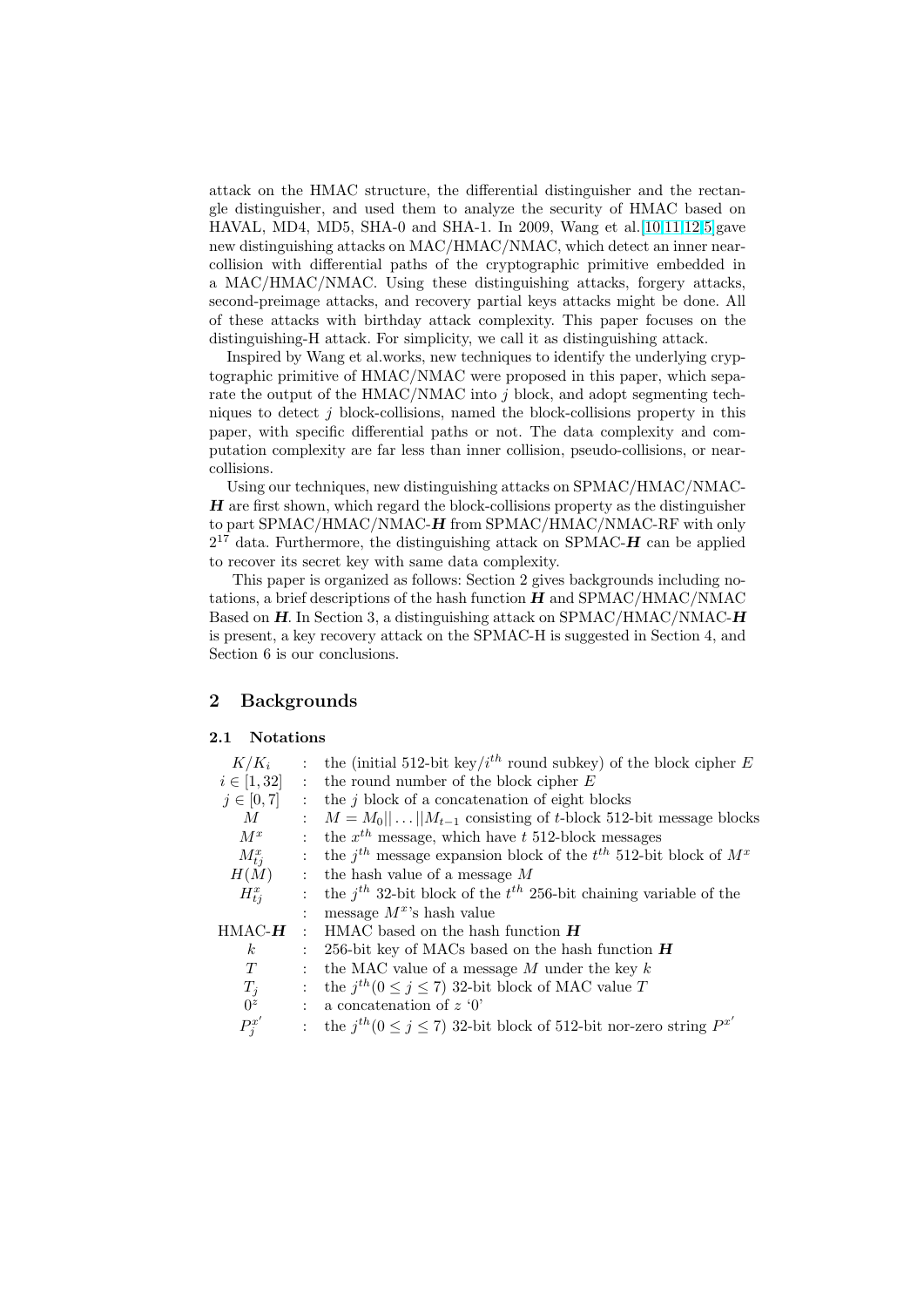#### 2.2 A Brief Description of the Hash Function H

We firstly introduce a new block cipher  $E$  used to construct a new dedicated compression function  $h$ . Then describe the hash function  $H$  based on the compression function h.

**The Block Cipher E.** The block cipher E is an 32-bit block iteration algorithm possessing 32 same rounds, whose initial 512-bit key K provides previous 16 round subkeys, and each subkey of the following 16 rounds can be computed from the formula:  $K_i = (K_{i-3} \oplus K_{i-5} \oplus K_{i-8} \oplus K_{i-11} \oplus K_{i-14} \oplus K_{i-16})^{<<1}, (i > 15).$ 

Give a 4-byte plaintext  $B = B_{00} \parallel B_{01} \parallel B_{02} \parallel B_{03}$ , the  $i^{th}$  round encrypting iteration algorithm of the block cipher  $E$  is below:

1. XOR: byte  $B_{iz}$ ( $0 \le z \le 3$ ) XOR subkey byte  $K_{iz}$ :

$$
B_i \oplus K_i = (B_{i0} \oplus K_{i0}) \|(B_{i1} \oplus K_{i1}) \|(B_{i2} \oplus K_{i2}) \|(B_{i3} \oplus K_{i3})
$$

- 2. SubBytes: like the SubBytes of AES, the output byte  $C_{iz} = f((B_{iz} \oplus K_{iz})^{-1}),$ where  $f \in GF(2^8)$  is a reversible affine transformation.
- 3. RowColumns: a  $4 \times 4$  MDS matrix multiplies the four bytes  $(C_{i0}, C_{i1}, C_{i2}, C_{i3})^T$ , and the output is  $B_{i+1,0}$ :

$$
\begin{pmatrix} B_{i+1,0} \\ B_{i+1,1} \\ B_{i+1,2} \\ B_{i+1,3} \end{pmatrix} = MDS_{4\times 4} \times \begin{pmatrix} C_{i0} \\ C_{i1} \\ C_{i2} \\ C_{i3} \end{pmatrix} = MDS_{4\times 4} \times \begin{pmatrix} f((B_{i0} \oplus K_{i0})^{-1}) \\ f((B_{i1} \oplus K_{i1})^{-1}) \\ f((B_{i2} \oplus K_{i2})^{-1}) \\ f((B_{i3} \oplus K_{i3})^{-1}) \end{pmatrix}
$$

 $B_{i+1} = B_{i+1,0} \parallel B_{i+1,1} \parallel B_{i+1,2} \parallel B_{i+1,3}$  is the  $i^{th}$  round output, as well as the  $(i + 1)<sup>th</sup>$  round input. Finally, after 32 rounds iteration operations, output is ciphertext  $D = E_K(B)$ .

Construct A New Dedicated Compression Function  $h$  Using  $E$ . The compression function h is a concatenation of eight block ciphers(See Fig.1), whose input are eight 32-bit initial vector  $IV_y = IV_{y0} \parallel ... \parallel IV_{i7}$  and a 512-bit message block  $M_y$ , and output is a 256-bit value  $H_y = h(M_y, IV_y)$ . Four 128-bit message block  $M_y$  expands eight 512-bit message expansion block  $M_{yj}$  by the equations below:

$$
M_{y0} = M_y = U_{y0} \parallel U_{y1} \parallel U_{y2} \parallel U_{y3} \tag{1}
$$

$$
M_{y1} = U_{y3} \parallel U_{y0} \parallel U_{y1} \parallel U_{y2} \tag{2}
$$

$$
M_{y2} = U_{y2} \parallel U_{y3} \parallel U_{y0} \parallel U_{y1}
$$
 (3)

$$
M_{y3} = U_{y1} \parallel U_{y2} \parallel U_{y3} \parallel U_{y0}
$$
 (4)

$$
M_{y4} = U_{y3} \parallel U_{y2} \parallel U_{y1} \parallel U_{y0}
$$
 (5)

$$
M_{y5} = U_{y0} \parallel U_{y3} \parallel U_{y2} \parallel U_{y1}
$$
\n
$$
M = U_{y1} \parallel U_{y1} \parallel U_{y1} \parallel U_{y1}
$$
\n
$$
(5)
$$

$$
M_{y6} = U_{y1} \parallel U_{y0} \parallel U_{y3} \parallel U_{y2} \tag{7}
$$

$$
M_{y7} = U_{y2} \parallel U_{y1} \parallel U_{y0} \parallel U_{y3} \tag{8}
$$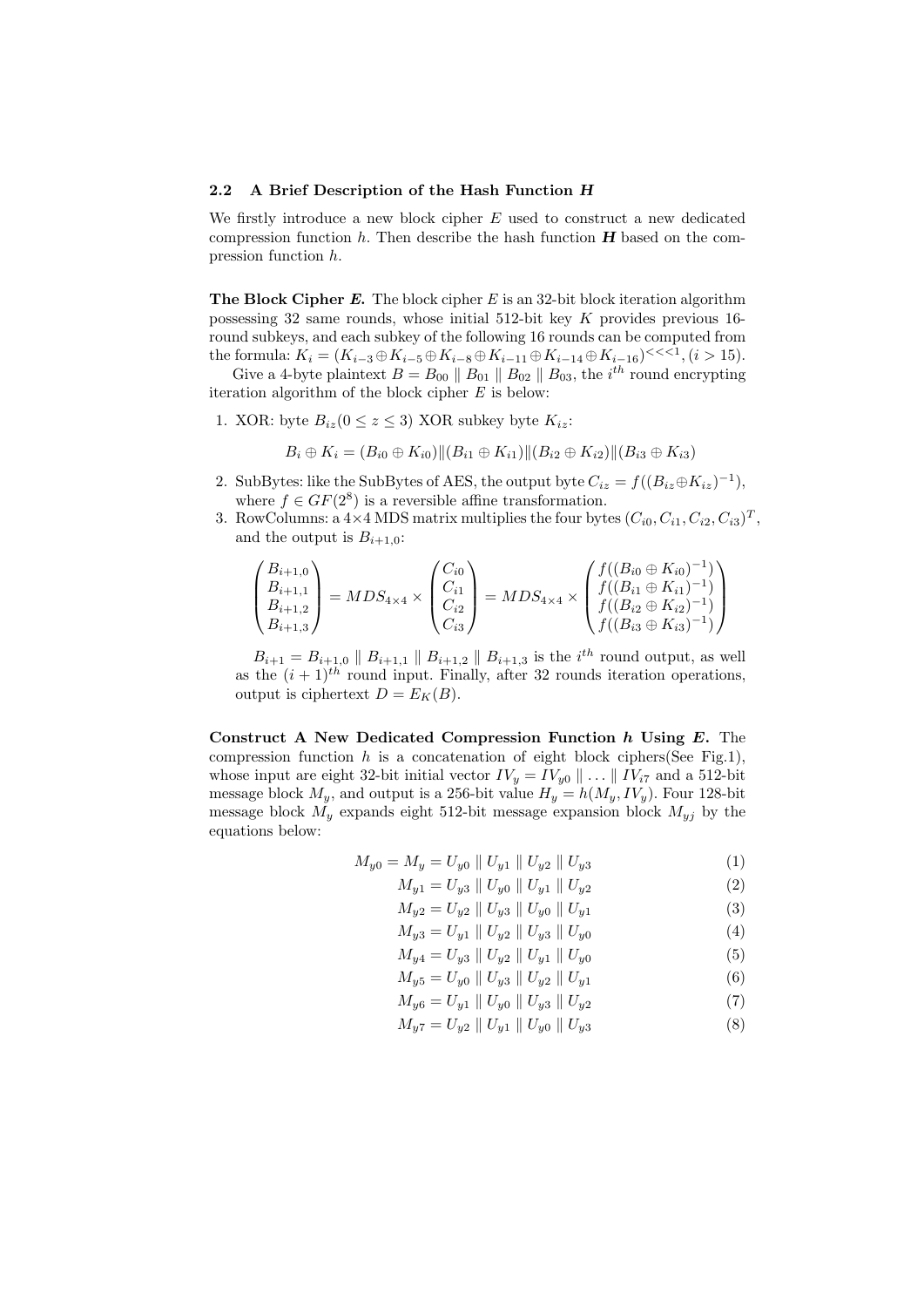

Fig. 1. The Construction of the New Dedicated Compression Function h

Obviously, 256-bit output  $H_y$  is also a concatenation of eight 32-bit blocks, i.e.  $H_y = H_{y0} \parallel ... \parallel H_{y7} = E_{M_{y0}}(IV_{y0}) \parallel ... \parallel E_{M_{y7}}(IV_{y7}).$ 

Construct the Hash Function H Using h. Give a message  $M = M_0 \parallel \ldots \parallel$  $M_{t-1}$ , then hash function **H** with the original MD construction is:

$$
H_0 = IV_0; H_y = h(H_{y-1}, M_{y-1}), (0 \le y \le t); H(M) = g(H_t).
$$

 $H_{y-1}$  serves as the 256-bit chaining variable between stage  $y-1$  and stage y, and  $H_0$  is a pre-defined initializing value  $(IV_0)$ . An optional output transformation g is used in a final step to map the 256-bit chaining variable to an  $m$ -bit result  $g(H_t)$ . Without loss of generality, g is the identity mapping  $g(H_t) = H_t$ , and output  $H(M) = H_t$  is the hash value.

According to Fig.1 the hash value  $H(M)$  is also a concatenations of eight 32-bit blocks, that is say,  $H(M) = H_{t0} \vert \vert \ldots \vert \vert H_{t7}$ .

## 2.3 Secret Prefix MAC, HMAC and NMAC Based on the Hash Function H

A MAC algorithm is a hash function with a secret key  $k$  as one input. HMAC and NMAC are two popular MAC algorithms which are all derived from efficient hash functions.

Another three earlier MACs, based on hash, are constructed by the *Secret* Prefix Method, Secret Suffix Method and Envelope Method. secret prefix MAC is the keyed hash. We denote this kind of MAC based on the hash function  $\bf{H}$  as SPMAC-H, which is defined as

$$
SPMAC - H = H(M) = H(M, k)
$$

SPMAC-H is an algorithm  $A: \{0,1\}^{256} \times \{0,1\}^{512t} \longrightarrow \{0,1\}^{256}$ , which is the basic design unit for HMAC/NMAC-H. Similarly, SPMAC-H can also be split into eight completely independent 32-bit blocks.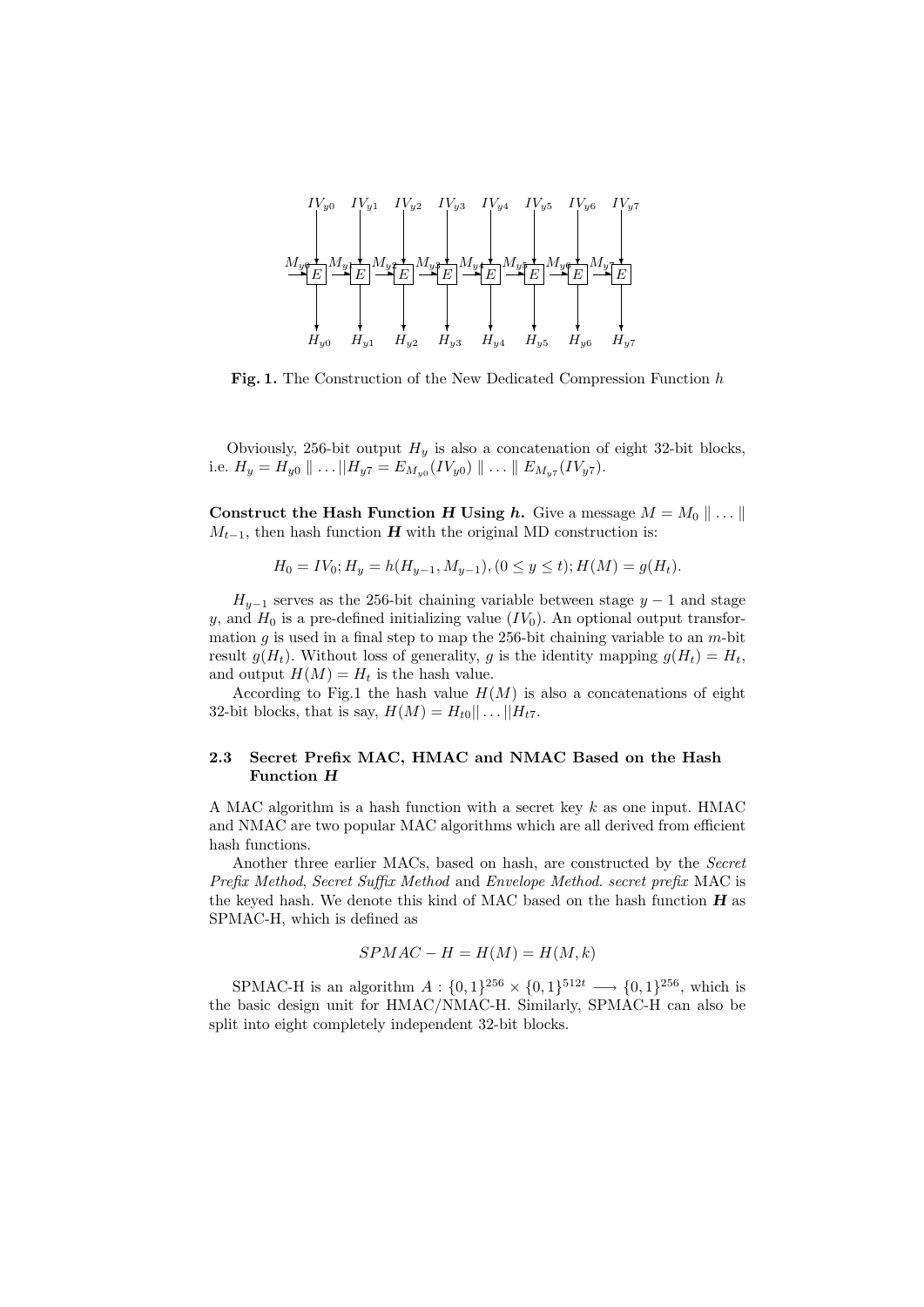Let  $(k_1, k_2)$  be an independent key pair, according to paper[1], NMAC algorithm is defined as:  $NMAC_{(k_1,k_2)} = H_{k_1}(H_{k_2}(M))$ . In fact, the outer function acts on the output of the iterated hash function, which is basically the compression function  $H_{k_1}$  acting on  $H_{k_2}(M)$ .  $H_{k_2}(M)$  (maybe padded) is a full block size, so HMAC-H need pad one "1" following 255 "0" to  $H_{k_2}(M)$ , and is defined as:

$$
NMAC - H = H_{k_1}(H_{k_2}(M)||10^{255})
$$

If  $k_1 = h(IV, k \oplus opad)$  and  $k_2 = h(IV, k \oplus ipad)$ , where k is obtained by padding number 0 at the end of k to make the length  $|\mathbf{k}| = b$ . Both *ipad* and  $opad$  are b-bit constants, and get *ipad* and *opad* by repeating concatenating  $0x5c$ and 0x36, respectively. Thus  $HMAC - H$  algorithm can be written as:

$$
HMAC - H = NMAC_{k_1, k_2}(M) - H = H_{k_1}(H_{k_2}(M)||10^{255}).
$$

For simplicity, we denote the  $HMAC - H$  by  $H_{out}(H_{in}(M))$ .

## 3 A Distinguishing Attack on HMAC/NMAC-H

We first present the block-collisions property of the hash function  $H$ , which is the basis of our distinguishing attack.

#### 3.1 The Block-collisions Property of the Hash Function H

**Property:** For  $1 \le x \le 2^{16.5}$ , randomly choose a structure  $S_1 = \{M^x | M^x =$  $(M_0^x \parallel ... \parallel M_{t-1}^x)$  composed of  $2^{16.5}$  different messages, and compute their hash values  $H^x(M^x) = H^x_t = E_{M^x_{t-1}}(H^x_{t-1})$ , which is eight 32-bit blocks combined. If t is large enough to guarantee the *chaining variable*  $H_{t-1}^x$  uniform, then each of 32-bit block  $H^x_{(t)j}(0 \leq j \leq 7)$  has at least one collision pair  $(H^u_{(t)j}, H^v_{(t)j}).$ **proof:** Each of chaining variables  $H_1^x, H_2^x, \ldots, H_{t-1}^x$  and hash values  $H_t^x$  is a concatenations of eight 32-bit blocks, they can be obtained by eight coordinate block ciphers E encryptions with the relevant eight message expansion blocks  $M_{(y-1)0}^x, \ldots, M_{(y-1)7}^x$  as keys, respectively, i.e.

$$
H_y^x = E_{M_{(y-1)0}^x}(H_{(y-1)0}^x) \parallel \ldots \parallel E_{M_{(y-1)7}^x}(H_{(y-1)7}^x)(0 < y < t),
$$

and each message expansion block is determined by  $M^x$  using Equ.(1)-(8), respectively. Thus, inputs of each block cipher E,  $(H_{(y-1)j}^x, M_{(y-1)j}^x)(0 \le j \le 7)$ , are independent each other.

It is recommended to choose  $t = 10$  enable the chaining variable  $H_{t-1}^x =$  $H_{(t-1)0}^x \parallel \ldots \parallel H_{(t-1)7}^x$  uniform, which means that the eight input blocks of hash values  $H_t^x$  are random. Block cipher E is a permutation with 32-bit output, randomly  $2^{16.5}$  inputs result in at least one block-collision pair  $(H_{(t)j}^u, H_{(t)j}^v)$  by birthday attack[13].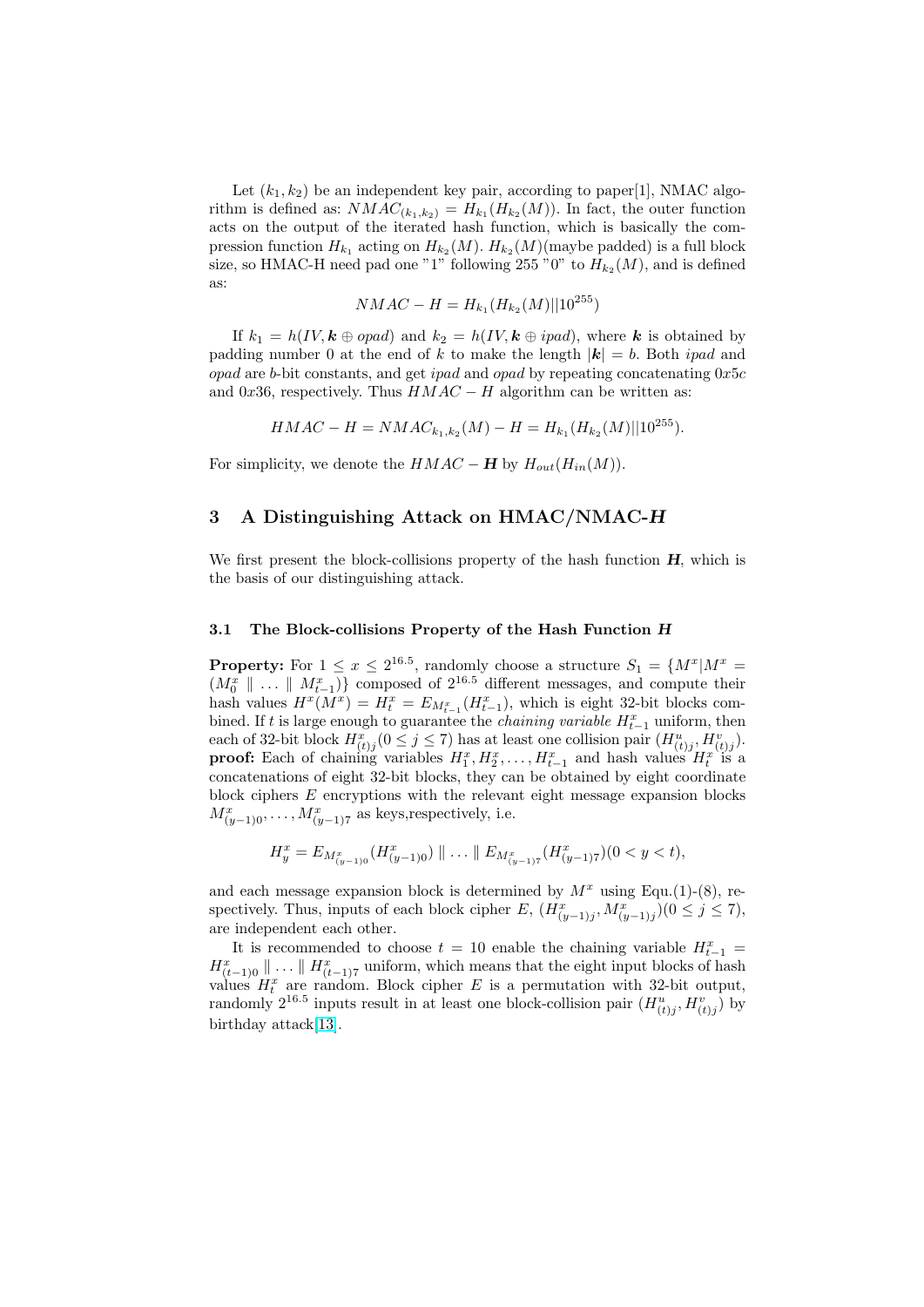#### 3.2 An Adaptive Chosen Message Attack SPMAC-H

To describe the distinguishing attack on HMAC/NMAC-H, we start with a distinguishing attack on SPMAC-H, which is an adaptive chosen message attack. Our method relies on the block-collisions property in Section 3.1. The core of our distinguishing attack is to detect eight output block-differences  $(\Delta \overline{T_0}, \ldots, \Delta \overline{T_7}) = (\overline{T_0^a} \oplus \overline{T_0^b}, \ldots, \overline{T_7^o} \oplus \overline{T_7^p})(0 \leq j \leq 7)$ , which are the blockdifferences of MAC values of  $(M^u \parallel P^{x'}, M^v \parallel P^{x'})$ . According to the blockcollisions property, such message pair  $(M^u, M^v)$  exists, and can be detected by padding  $2^{16.5}$  512-bit nor-zero string  $P^{x'}$ .

Construct a structure  $S_1 = \{M^x \parallel M^x = (M_0^x \parallel ... \parallel M_{t-1}^x)\}\.$  Assume that the MAC algorithm is either a SPMAC-H or SPMAC with a random function (SPMAC-RF), then the distinguisher works in the following manner:

- 1. Collect  $2^{17}$  randomly chosen messages, denoted  $M^x \in S$ , and append a 512bit nor-zero string P to each  $M^x$ . Query each of their MAC value  $T^x$ . If the MAC algorithm is SPMAC- $H$ ,  $T^x$  obviously is a concatenation of eight 32-bit blocks, written as  $T^x = T_0^x \parallel \dots \parallel T_7^x$ , or else  $T^x$  is not.
- 2. Find pairs  $(M^u \parallel P, M^v \parallel P)$  such that at least one 32-bit output block colliding  $T_j^u = T_j^v (0 \le j \le 7)$ .
- 3. For each searched pairs  $(M^u \parallel P, M^v \parallel P)$ , padding another 512-bit norzero string  $P' \neq P$  to  $(M^u, M^v)$ , ask for MACs values  $(\overline{T^u}, \overline{T^v})$  of  $(M^u \parallel$  $P', M^v \parallel P'$ , and save the messages pair  $(M^u, M^v)$  whose the same j<sup>th</sup> block of MAC values does collided, that is,  $\overline{T^u}_j \neq \overline{T^v}_j$ .
- 4. Randomly choose  $2^{16.5} P^{x'} \neq P$ , append  $P^{x'}$  to one pair  $(M^u, M^v)$  remained in step 3. Inquire MAC values  $(\overline{T^u}, \overline{T^v})$  of  $(M^u \parallel P^{x'}, M^v \parallel P^{x'})$ , and check whether there exists the block-collisions property:
	- (a) For  $\forall j \in [0, 7]$ , if at least one MAC pair block collides, satisfying that  $\overline{T_j^u} = \overline{T_j^v}$ . Output is the SPMAC-H.
	- (b) Otherwise, it is SPMAC-RF.

**Complexity.** This attack requires about  $2^{17}$  chosen messages, at most  $2^{17}$  +  $16 + 2 \times 2^{16.5} \approx 2^{18.28} < 2^{19}$  queries.

Success probability. From the above process, we observe that, when at least a specific message pair  $(M^u, M^v)$ , satisfying the block-collisions property conditions, is found in step 3, our attack succeeds in the following cases. If the SP-MAC is based on **H**, eight pairs  $(M^u \parallel P^{x'}, M^v \parallel P^{x'})$  such that for  $\forall j \in [0, 7]$  $(\overline{T_j^u} = \overline{T_j^v})$  is searched in step 4. Otherwise, if it is SPMAC-RF. The detailed computation of the probability is as follows.

For a random messages pair  $(M^u, M^v)$ , the output difference satisfies the block-collisions property conditions with probability  $2^{-32}$ .

According to the birthday paradox and Taylor series expansion, no matter what kind of oracle MAC is, among the  $2^{17}$  messages, we can find a message pair  $(M^u, M^v)$  satisfying the block-collisions property conditions with

$$
p \approx 1 - (1 - \frac{1}{2^{32}})^{C_{2^{17}}} \approx 1 - e^{-2} \approx 0.865.
$$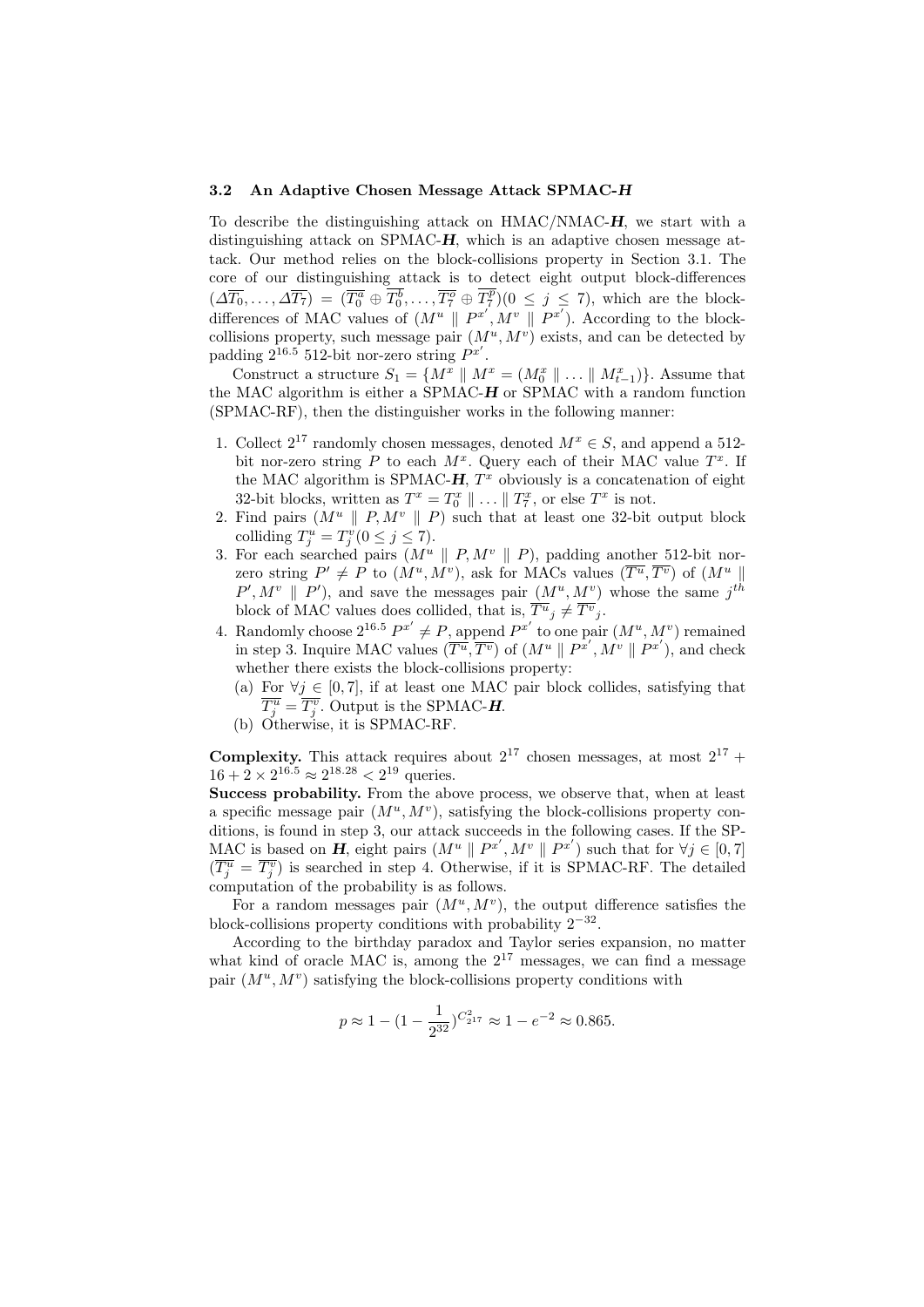For SPMAC-H, the block-collisions property, that is  $\forall j \in [0, 7]$   $(\overline{T_j^u} = \overline{T_j^v})$ , happens in step 4 with higher probability  $2^{-16.5}$  instead of the average probability  $2^{-32}$ . So, when the SPMAC is based on H, we can find the block-collisions property among  $2 \times 2^{16.5} = 2^{17.5}$  adaptive chosen messages in Step 4 with probability

$$
p_1 = 1 - (1 - \frac{1}{2^{16.5}})^{2^{17.5}} \approx 1 - e^{-2} \approx 0.865.
$$

Otherwise, a collision occurs for SPMAC-RF with a low probability

$$
p_2 = 1 - (1 - \frac{1}{2^{32}})^{2^{17.5}} \approx 1 - e^{-2^{14.5}} \approx 0.
$$

Hence, the success rate of this attack is

$$
p \times [\frac{p_1}{2} + (1 - \frac{1-p_2}{2})] \approx 0.865 \times (0.865 \times \frac{1}{2} + \frac{1}{2}) \approx 0.807.
$$

The success rate can be improved by repeating the attack several times.

Remark: Using our method in paper [14], we can easily obtain forgery attack on the SPMAC-H with the same complexity and success rate.

#### 3.3 An Adaptive Chosen Message Attack HMAC-H

The above attack cannot be applied to HMAC-H directly due to the fact that the block-collisions property of  $H_{in}$  is concealed by the outer level hashing  $H_{out}$ . However, we can discard all other block-collisions by some concrete detective techniques, and save the block-collisions satisfying the block-collisions property.

Suppose that we get a 32-bit block-collision of  $HMAC-H$  which has the form  $(M^u \parallel P, M^v \parallel P)$ , denote the HMAC-H value of  $(M^u \parallel P, M^v \parallel P)$  as  $(T^u, T^v)$ , and the  $j^{th}$  ( $0 \le j \le 7$ ) 32-bit block-collision as  $(T_j^u, T_j^v)$ . For simplicity, denote  $\overline{H}_{in}(M^u)$  as  $TI^u$ , and  $\overline{H}_{in}(M^v)$  as  $TI^v$ . Let  $\Delta TI_j = TI_j^u \oplus TI_j^v$  be a 32-bit block difference. The main of our attack is to distinguish the block-collisions satisfying the block-collisions property from other block-collisions according to the relation of  $\overline{H}_{in}(M^u)$  and  $\overline{H}_{in}(M^v)$ :

- Internal block-collision: If  $\Delta TI_j = 0$ ,  $(M^u \parallel P, M^v \parallel P)$  have an internal block-collision.
- External block-collision: If  $\Delta T I_i \neq 0$ ,  $(M^u \parallel P, M^v \parallel P)$  have an external block-collision. Furthermore, when  $(TI^u, P)$  and  $(TI^v, P)$  satisfy the block-collisions property condition, and  $(M^u, M^v)$  have the block-collisions property. Otherwise, the block-collision is non block-collisions property.

The adversary performs as follows:

1. Generate  $2^{17}$  t-block messages  $M^x$  randomly, and append a fixed block message  $P$  (taking padding into consideration) to each  $M^x$ . Query all the messages  $M^x \parallel P$  to get their MAC values  $T^x$ .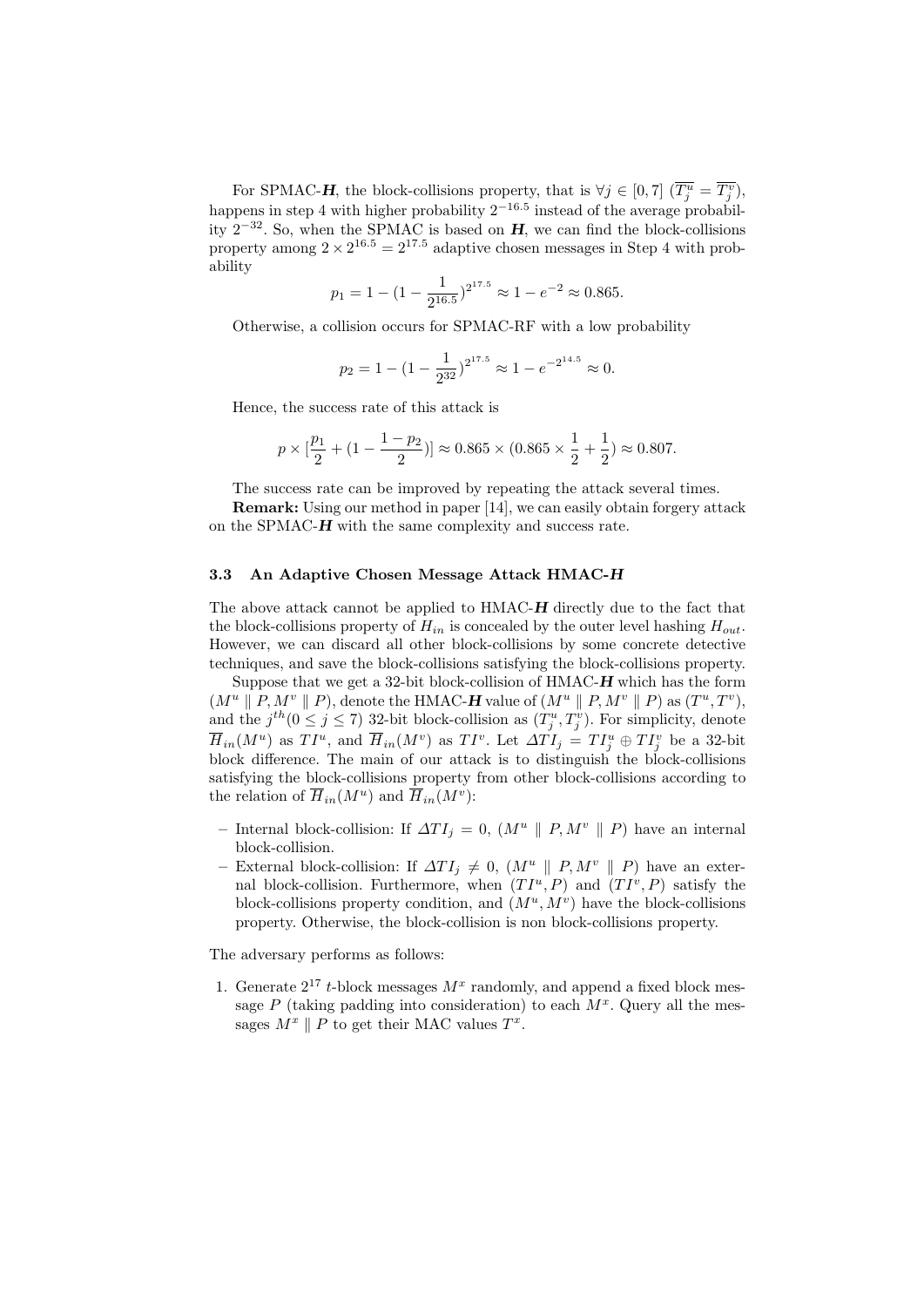- 2. Find all 32-bit block collided messages  $(M^u \parallel P, M^v \parallel P)$  satisfying  $T^u_j =$  $T_j^v$ . Note that on average, there are  $2^5$  internal block-collisions,  $2^6$  external block-collisions, and 4 of them satisfy the block-collisions property.
- 3. For all  $(M^u \parallel P, M^v \parallel P)$  collected in step 2, we append one 512-block message  $P' \neq P$  to  $M^u$  and  $M^v$ , query MACs  $(\overline{T^u}, \overline{T^v})$  of  $(M^u \parallel P', M^v \parallel P')$ , and check if the same  $j^{th}$  32-bit block still collide  $(\overline{T_j^u}, \overline{T_j^v})$ . This way, the internal block-collisions can be detected. Later, we only need to distinguish external collisions satisfying the block-collisions property from the other external block-collisions.
- 4. For the remaining  $(M^u \parallel P, M^v \parallel P)$ , append  $2^{16.5}$  random  $P^{x'} \neq P$  to  $M^u$  and  $M^v$ , respectively, ask for the MAC values  $(\overline{T_j^u}, \overline{T_j^v})$  of  $(M^u \parallel P^{x'}),$  $M^v \parallel P^{x'}$ ), and check whether satisfies the block-collisions property:
	- (a) For  $\forall j \in [0,7]$ , at least one block-collision  $T_j^{u'} = T_j^{v'}$  is found, we conclude that the original  $(M^u, M^v)$  satisfies the block-collisions property, and output is HMAC-H.
	- (b) Otherwise, it is a HMAC-RF.

**Complexity evaluation** There are at most  $2^{34}$  pairs produced by  $2^{17}$  messages, so the expected number of internal 32-bit block-collisions is  $2^{34-32} \times 8 = 2^5$ . Similarly, the expectation of external block-collisions is  $2^5 + 2^5 = 2^6$  where  $2^5$  blockcollisions occur after  $H_{in}$  and other  $2^5$  block-collisions occur after  $H_{out}$ . For two messages  $M^u$  and  $M^v$ , the output difference  $H_{k_2}(M^u \parallel P) \oplus H_{k_2}(M^v \parallel P)$  satisfies the block-collisions property condition with probability  $2^{-32}$ . Consequently, there are  $2^{34-32} = 4$  pairs satisfying the block-collisions property conditions. In step 1, the data complexity is  $2^{17}$ . We keep a table of  $2^{17}$  entries in step 2, finding  $2^5 + 2^6 \approx 2^{6.57}$  block-collisions needs about  $2^{17}$  table lookups. Step 3 needs about  $2 \times (2^5 + 2^6) \approx 2^{7.57}$  MAC computations. In step 4, both the data and time complexity are about  $2^6 \times 2^{16.5} = 2^{22.5} < 2^{23}$ .

Therefore, the total time complexity is about  $2^{23}$  MAC computations and  $2^{17}$  table lookups, and data complexity is about  $2^{17}$  chosen messages.

Success rate: As analyzed in section 3.1, we divide the success rate into two parts:

– If the MAC is HMAC-H, the attack succeeds when the block-collisions property is found among  $2^{6.53}$  block-collisions in step 4.

The probability that there exists the block-collisions property conditions among  $2^{6.57}$  block-collisions is:

$$
1 - (1 - \frac{1}{2^{32} + 2^{32}})^{2^{34}} \approx 1 - e^{-2} \approx 0.865.
$$

The probability that the block-collisions property can be detected in step 4 is about

$$
1 - (1 - \frac{1}{2^{16.5}})^{2^{17.5}} \approx 1 - e^{-2} \approx 0.865.
$$

Thus, if the MAC is HMAC-H, the attack can the block-collisions property with probability  $0.865 \times 0.865 = 0.748$ .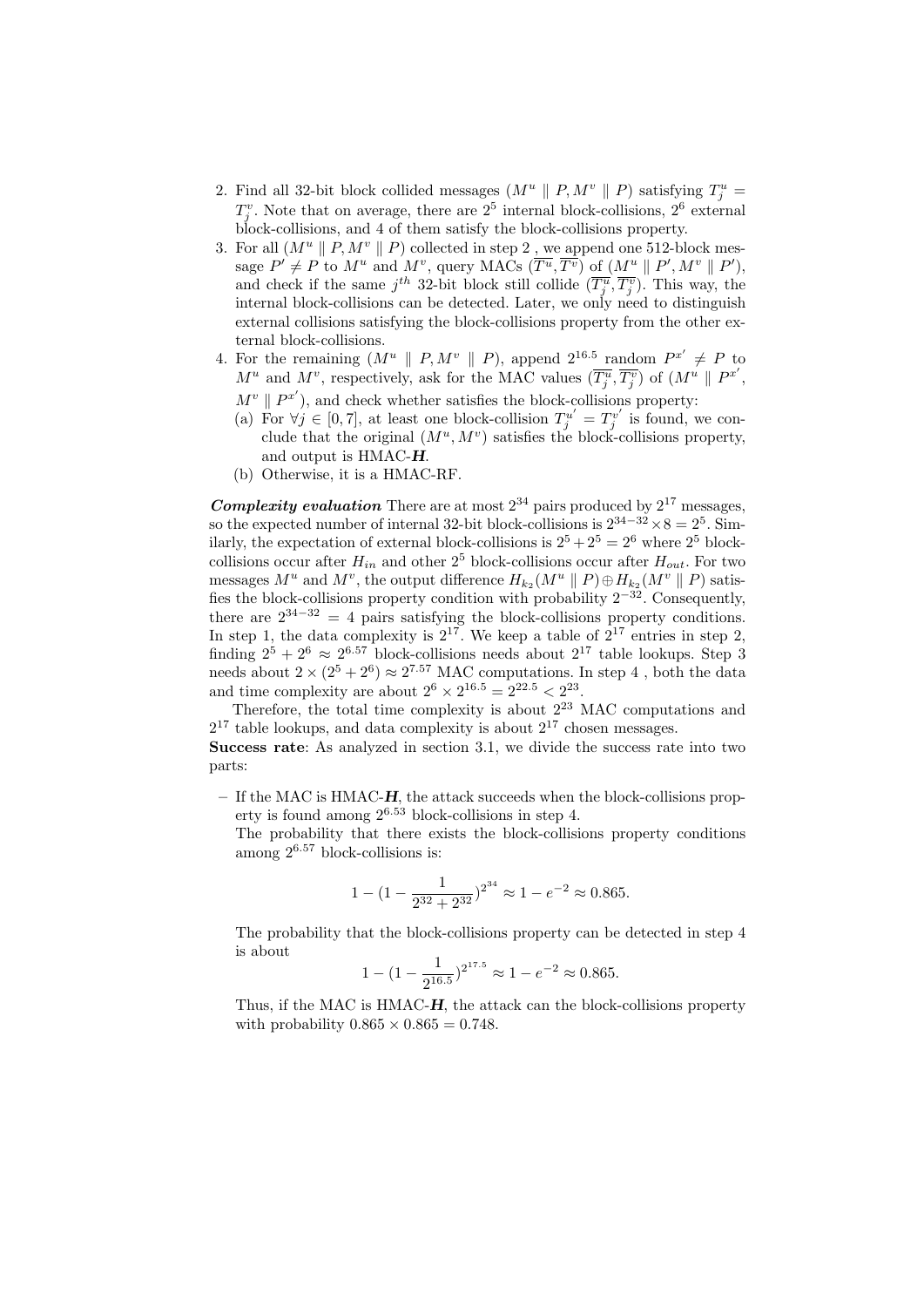– If the MAC is HMAC-RF, the attack succeeds when no block-collisions property is detected. The success probability is about

$$
((1 - \frac{1}{2^{32}})^{2^{17.5}})^{2^6} = ((1 - \frac{1}{2^{32}})^{2^{32}})^{2^{-8.5}} \approx 0.997.
$$

Therefore, the success rate of the whole attack is about

$$
\frac{1}{2} \times 0.748 + \frac{1}{2} \times 0.997 = 0.873.
$$

#### 3.4 Chosen Message Attack on HMAC-H

Here, we relax the adaptive chosen message attack to a chosen message attack. The data complexity will increase up to  $2^{33}$ . The chosen message distinguishing attack on HMAC- $H$  is described as follows:

- 1. Select a set of  $2^{16.5}$  t-block messages  $M^x$  at random. Append one block message P to all the  $M^x$ , and form a structure of  $2^{16.5}$  messages  $M^x \parallel P$ . Choose  $2^{16.5}$  different one block messages P to produce  $2^{16.5}$  structures. Make  $2^{33}$  MAC queries for all of the structures.
- 2. For each structure, fulfill the birthday attack[13] to find all  $(M^u \parallel P, M^v \parallel$ P) which have 32-bit block-collisions  $T_j^u = T_j^v (0 \le j \le 7)$ .
- 3. For each  $(M^u \parallel P, M^v \parallel P)$  found in step 2, we determine the type of the 32-bit block-collision.
	- (a) Check whether all the pairs  $(M^u \parallel P^{x'}, M^v \parallel P^{x'})$  $(M^u \parallel P^{x'}, M^v \parallel P^{x'})$  $(M^u \parallel P^{x'}, M^v \parallel P^{x'})$  in other structures have 32-bit block-collisions in the same position. If they have, then  $(M^u \parallel$  $P, M^v \parallel P$  has a 32-bit internal block-collision. We discard these pairs.
	- (b) For  $\forall j \in [0, 7]$ , Check whether all the pairs  $(M^u \parallel P, M^v \parallel P)$  in other structures have at least one block-collision  $(\overline{T_j^u}, \overline{T_j^v})$  of  $(M^u \parallel$  $P^{x'}, M^v \parallel P^{x'}$ ). If so, we conclude that  $(M^u \parallel P, M^v \parallel P)$  satisfy the block-collisions property conditions, and these eight block-collisions the block-collisions property
- 4. If we can find one pair  $(M^u \parallel P, M^v \parallel P)$  satisfy the block-collisions property conditions, we conclude that the MAC is HMAC-H. -or else, it is HMAC-RF.

Complexity and Success rate. It is clear that the attack needs about  $2^{16.5} \times$  $2^{16.5} = 2^{33}$  chosen messages. For each structure, the expectation is 8 internal 32bit block-collisions and 16 external 32-bit block-collisions. So the total number of block-collisions in all  $2^{16.5}$  structures is about  $24 \times 2^{16.5} \leq 2^{22}$ . For each block-collision,  $2^{16.5}$  table lookups are needed. Therefore the time complexity is less than  $2^{22} \times 2^{16.5} \approx 2^{39}$  table lookups, and the table size is  $2^{33}$  entries. The computation of success rate is the same as in subsection 3.3.

Application to NMAC-H: NMAC-H is a generalized version of HMAC-H as introduced in subsection 2.3. Since the above attack on HMAC-H has no relation with the secret key, hence it can be applied to NMAC-H directly.

Remark: Using our method in paper [14], we can easily obtain forgery attack on the HMAC/NMAC-H with the same complexity and success rate.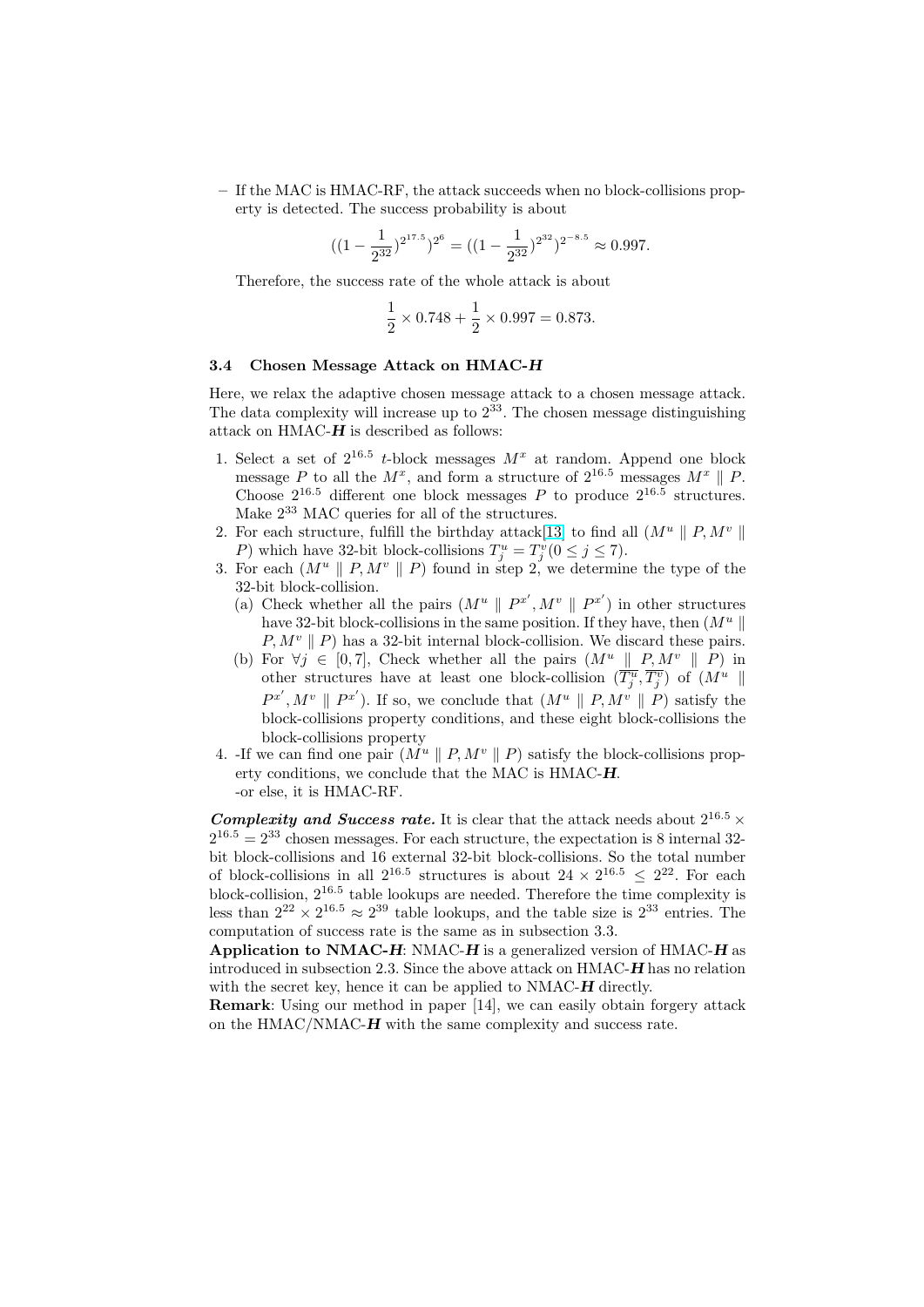## 4 A Key Recovery Attack on the SPMAC-H

It should be noted that our distinguishing attack on HMAC/NMAC-H can not be extended to recover the inner key  $k_2$ , we can not derive  $k_2$  by the backward decrypting computations because of lack of the value  $H_{k_2}(M)$ . But using the distinguishing attack in Section 3.2, we can also easily present a key recovery attack on the SPMAC-H.

Once we confirm the SPMAC-H in Step 4, we can recovery its key by  $(t+1)\times 8$ times decrypting algorithms. This process can be divided into two phases.

- **Phase 1:** Find all pairs  $(M^u, M^v)$  satisfying the block-collisions property, i.e.,  $\forall j \in [0, 7]$ , at least one block-collision  $(\overline{T_j^u}, \overline{T_j^v})$  exist.
- Note that by the techniques described in Section 3.2, it's easy to find a pair  $(M^u, M^v)$  which appends some  $P^{x'}$  can acquire eight block-collision pairs  $(\overline{T_0^a}, \overline{T_0^b})$ ,  $(\overline{T_1^c}, \overline{T_1^d})$ ,...,  $(\overline{T_7^o}, \overline{T_7^p})$  with  $2^{17}$  chosen messages and  $2^{19}$  MAC queries.
- **Phase 2:** Let  $k = k_1 || \dots || k_7$  be the secret key of SPMAC-H. For  $\forall j \in [0, 7]$ , decrypt one 32-bit block  $\overline{T_j^x}$ , found in Phase 1, using  $P_j^{x'}$  as the key, to obtain the chaining variable  $\overline{H_{(t-1)j}^x}$ . In turn, decrypting  $\overline{H_{(t)j}^x}$ , ...,  $\overline{H_{(1)j}^x}$  by corresponding keys  $M^u_{(t-1)j}, \ldots, M^u_{(0)j}$ , to retrieve each of the 32-bit secret key  $k_j = E_{M_{(0)j}}^{-1}(\overline{H_{(1)j}^x})$ . Then, verify the secret key k by questioning the MAC value of corresponding another one. We recover the secret key  $k$  as follows:
	- 1. Decrypt the block cipher  $E_{P_0^{a'}}^{-1}(\overline{T_0^a})$ , and obtain the corresponding chaining variable  $\overline{H_{(t)}^a}$ . In turn, we can get other chaining variable values,  $\overline{H_{(t-1)0}^a}, \ldots, \overline{H_{(1)0}^a}$  by t times decrypting algorithms, and recover the first 32-bit block-key  $k_0$  in the end, which is as follows:

$$
k_0 = E_{M_{(0)0}^u}^{-1}(H_{(1)0}^a) = E_{M_{(0)0}^u}^{-1}(E_{M_{(1)0}^u}^{-1}(\ldots(E_{P_0^{a'}}^{-1}(\overline{T_0^a}))\ldots)).
$$

- 2. Similarly, we can retrieve other seven 32-bit keys  $k_1, \ldots, k_7$  by decrypting the block cipher  $E^{-1}_{P_1^{c'}}(\overline{T_1^c}), E^{-1}_{P_2^{e'}}(\overline{T_2^e}), E^{-1}_{P_3^g}$  $E_{P_3^{g'}}^{-1}(\overline{T_3^g}), E_{P_4^{i'}}^{-1}$  $E_{P_4^{i'}}^{-1}(\overline{T_5^i}),\,E_{P_5^{k'}}^{-1}(\overline{T_5^k}),$  $E^{-1}_{P_6^{m'}}(\overline{T_6^m})$ , and  $E^{-1}_{P_7^{\sigma'}}(\overline{T_7^o})$ , respectively.
- 3. Ask each MAC value of  $M^v \parallel P^{a'}, M^v \parallel P^{c'}, M^v \parallel P^{e'}, M^v \parallel P^{g'},$  $M^v \parallel P^{i'}, M^v \parallel P^{k'}, M^v \parallel P^{m'}$  and  $M^{v'} \parallel P^{o'}$ , under the obtained k. Test whether eight block-collisions occur simultaneity:
	- If eight block-collisions  $(\overline{T_0^a}, \overline{T_0^b})$ ,  $(\overline{T_1^c}, \overline{T_1^d})$ ,...,  $(\overline{T_7^o}, \overline{T_7^p})$  still occur, which means that the obtained secret key  $k$  is right.
	- Otherwise, go Phase 1 to choose another pair  $(M^{u'}, M^{v'})$  satisfying the block-collisions property.

In all, recovery secret key k requires  $2^{17}$  chosen messages,  $2^{19}$  MAC queries, and  $(t + 1) \times 8$  times decrypting algorithms.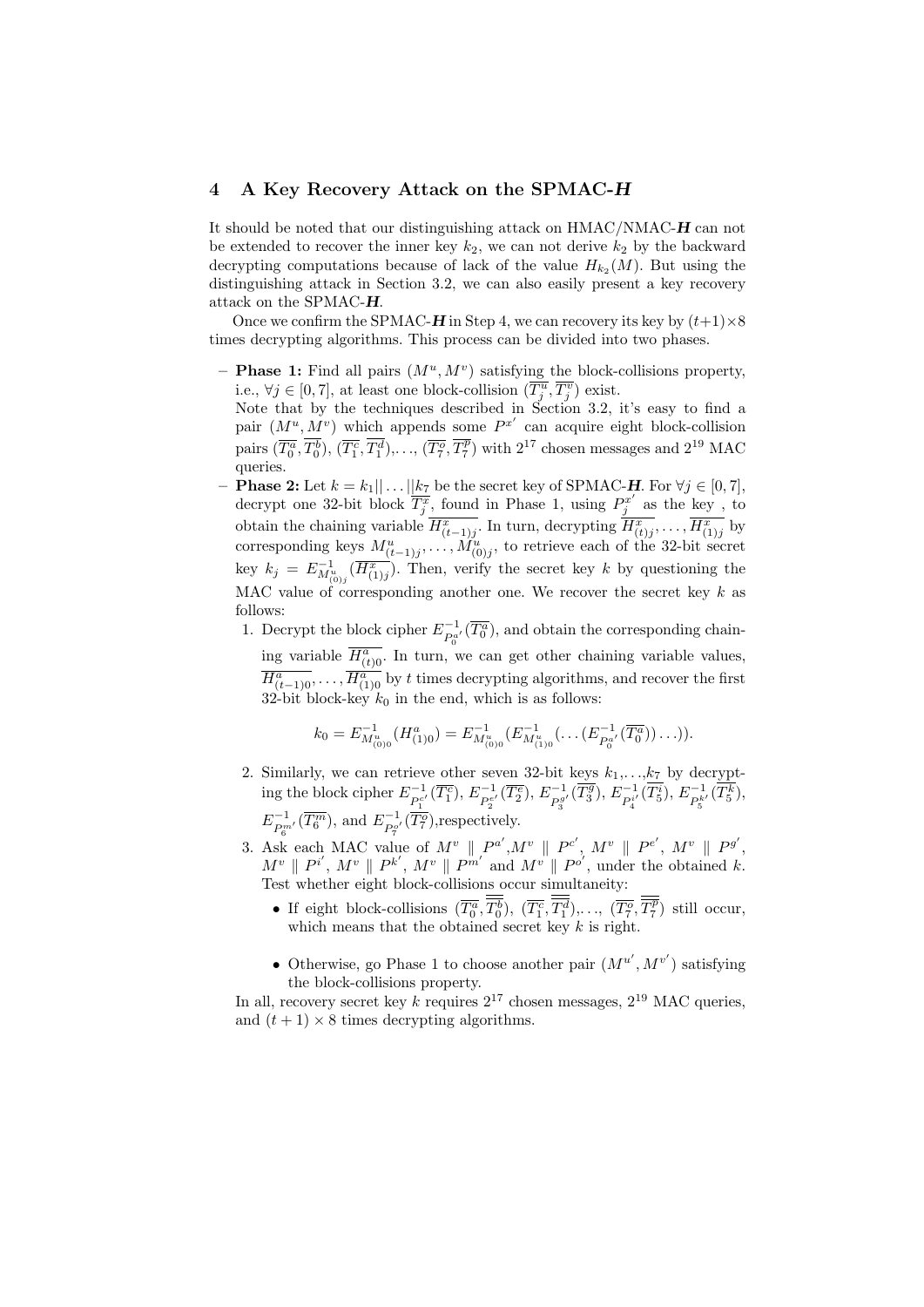### <span id="page-11-0"></span>5 Conclusions

In this paper, we utilize new techniques to construct distinguishing attacks on SPMAC/HMAC/NMAC-H, which separate the output of the HMAC/NMAC into  $j$  block, and adopt segmenting techniques to detect  $j$  block-collisions, named the block-collisions property in this paper, with specific differential paths or not. The complexities of distinguishing attack on SPMAC- $H$  are  $2^{17}$  chosen messages and  $2^{19}$  queries with 0.807 success probability. We give two Distinguishing attacks on HMAC/NMAC- $H$ , one needs  $2^{17}$  chosen messages and  $2^{23}$  MAC computations under adaptive chosen message attack with a success rate of 0.873, another requires  $2^{17}$  chosen messages and  $2^{39}$  MAC computations with the same success rate. Furthermore, the distinguishing attack on SPHMAC- $H$  can be applied to recover its secret key k. Besides  $2^{17}$  chosen messages and  $2^{19}$  queries in Section 3.2, the key recovery attack additional demands  $(t + 1) \times 8$  times decrypting algorithms.

## References

- 1. Bellare, M., Canetti, R., Krawczyk, H.: Keying hash functions for message authentication. In: Koblitz, N. (ed.) CRYPTO 1996. LNCS, vol. 1109, pp. 1-15. Springer, Heidelberg (1996)
- 2. Bellare, M., Kilian, J., Rogaway, P.: The Security of the Cipher Block Chaining Message Authentication Code. In: Desmedt, Y. G. (ed.) CRYPTO'94. LNCS 839, pp. 341-358. Springer, Heidelberg (1994)
- 3. Bellare, M.: New Proofs for NMAC and HMAC: Security without collisionresistance. In: Dwork, C. (ed.) CRYPTO 2006. LNCS, vol. 4117, pp. 602-619. Springer, Heidelberg (2006)
- 4. Contini, S., Yin, Y.L.: Forgery and partial key-recovery attacks on HMAC and NMAC using hash collisions. In: Lai, X., Chen, K. (eds.) ASIACRYPT 2006. LNCS, vol. 4284, pp. 37-53. Springer, Heidelberg (2006)
- 5. Keting Jia, Xiaoyun Wang, Zheng Yuan, Guangwu Xu. Distinguishing and Second-Preimage Attack on CBC-like MACs. Advances in Cryptology and Network Security-CANS 2009, LNCS 5888, Springer-Verlag, pp.349-361(2009).
- 6. Kim, J., Biryukov, A., Preneel, B., Hong, S.: On the Security of HMAC and NMAC Based on HAVAL, MD4, MD5, SHA-0, and SHA-1. In: De Prisco et al.(eds.) SCN 2006. LNCS, vol. 4116, pp. 242-256. Springer, Heidelberg (2006)
- 7. Yong Liu, Yu Chen, Zhong Chen, Lin Yang. A New Dedicated Compression Function Framework. In: Huanguo.Z et al.(eds.) ChinaCrypt'2008. pp. 214-219, 2008.
- 8. National Institute of Standards and Technology: Cryptographic Hash Algorithm Competition (November 2007), http://csrc.nist.gov/groups/ST/hash/sha-3/index.html
- 9. Preneel, B., van Oorschot, P.: MDx-MAC and Building Fast MACs from Hash Functions. In: Coppersmith, D. (ed.) CRYPTO 1995. LNCS, vol. 963, pp. 1-14. Springer, Heidelberg (1995)
- 10. Xiaoyun Wang, Wei Wang, Keting Jia, Meiqin Wang. New Distinguishing Attack on MAC using Secret-Prefix Method. In: O. Dunkelman (Ed.): FSE 2009, LNCS 5665, pp. 363-374, 2009.